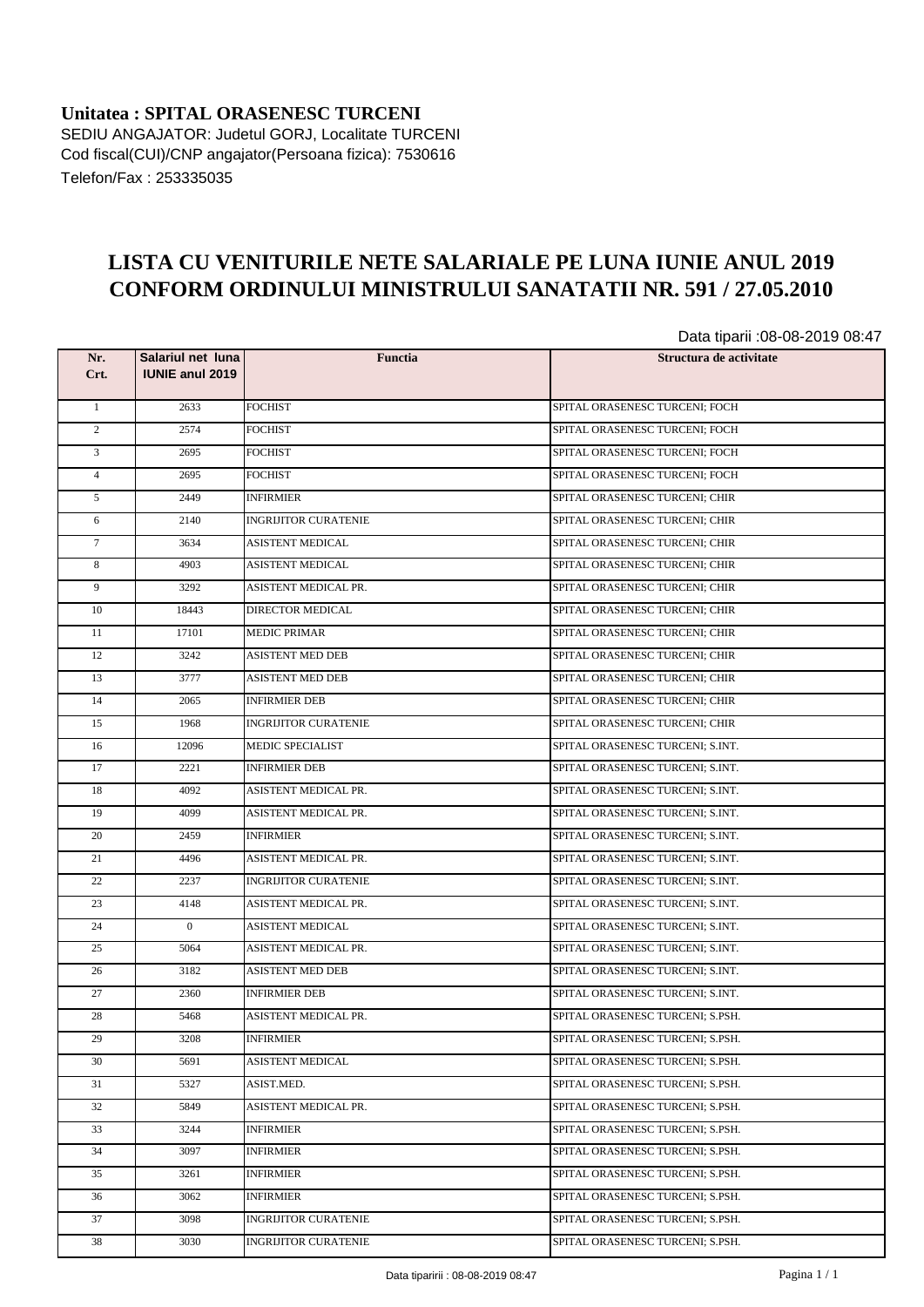| Nr.  | Salariul net luna      | <b>Functia</b>                    | Structura de activitate             |
|------|------------------------|-----------------------------------|-------------------------------------|
| Crt. | <b>IUNIE anul 2019</b> |                                   |                                     |
| 39   | 5046                   | ASISTENT MEDICAL                  | SPITAL ORASENESC TURCENI; S.PSH.    |
| 40   | 3244                   | <b>INFIRMIER</b>                  | SPITAL ORASENESC TURCENI; S.PSH.    |
| 41   | 3244                   | INFIRMIER                         | SPITAL ORASENESC TURCENI; S.PSH.    |
| 42   | 5460                   | ASISTENT MEDICAL PR.              | SPITAL ORASENESC TURCENI; S.PSH.    |
| 43   | 3244                   | <b>INFIRMIER</b>                  | SPITAL ORASENESC TURCENI: S.PSH.    |
| 44   | 5468                   | ASISTENT MEDICAL PR.              | SPITAL ORASENESC TURCENI; S.PSH.    |
| 45   | 5339                   | ASISTENT MEDICAL PR.              | SPITAL ORASENESC TURCENI; S.PSH.    |
| 46   | 5468                   | ASISTENT MEDICAL PR.              | SPITAL ORASENESC TURCENI; S.PSH.    |
| 47   | 5362                   | ASISTENT MEDICAL PR.              | SPITAL ORASENESC TURCENI; S.PSH.    |
| 48   | 3118                   | <b>INGRIJITOR CURATENIE</b>       | SPITAL ORASENESC TURCENI; S.PSH.    |
| 49   | 2794                   | <b>INFIRMIER</b>                  | SPITAL ORASENESC TURCENI; S.PSH.    |
| 50   | $\overline{0}$         | MEDIC SPECIALIST                  | SPITAL ORASENESC TURCENI; S.PSH.    |
| 51   | 3131                   | <b>INFIRMIER</b>                  | SPITAL ORASENESC TURCENI; S.PSH.    |
| 52   | 4500                   | ASIST.MED.                        | SPITAL ORASENESC TURCENI; S.PSH.    |
| 53   | 5181                   | ASISTENT MEDICAL PR.              | SPITAL ORASENESC TURCENI; S.PSH.    |
| 54   | 4843                   | <b>ASISTENT MED DEB</b>           | SPITAL ORASENESC TURCENI; S.PSH.    |
| 55   | 6747                   | <b>MEDIC PRIMAR</b>               | SPITAL ORASENESC TURCENI; S.PSH.    |
| 56   | 2878                   | <b>INFIRMIER DEB</b>              | SPITAL ORASENESC TURCENI; S.PSH.    |
| 57   | 9661                   | MEDIC SPECIALIST                  | SPITAL ORASENESC TURCENI; S.PSH.    |
| 58   | 3140                   | <b>INGRIJITOR CURATENIE</b>       | SPITAL ORASENESC TURCENI; S.PSH.    |
| 59   | 5043                   | <b>ASISTENT MED DEB</b>           | SPITAL ORASENESC TURCENI; S.PSH.    |
| 60   | 1626                   | <b>MEDIC SPECIALIST</b>           | SPITAL ORASENESC TURCENI: S.PSH.    |
| 61   | 1996                   | REGISTRATOR MED.PR.               | SPITAL ORASENESC TURCENI; B.INTERN. |
| 62   | 2381                   | STATICIAN MED.PR.                 | SPITAL ORASENESC TURCENI; B.INTERN. |
| 63   | 2231                   | REGISTRATOR MED.PR.               | SPITAL ORASENESC TURCENI; B.INTERN. |
| 64   | 3122                   | <b>ECONOMIST IA</b>               | SPITAL ORASENESC TURCENI; ADM       |
| 65   | 4871                   | <b>DIRECTOR ECONOMIC</b>          | SPITAL ORASENESC TURCENI; ADM       |
| 66   | 2258                   | SECRETAR-DACTILOGRAF              | SPITAL ORASENESC TURCENI; ADM       |
| 67   | 2614                   | <b>MAGAZINER</b>                  | SPITAL ORASENESC TURCENI; ADM       |
| 68   | 3024                   | <b>ECONOMIST IA</b>               | SPITAL ORASENESC TURCENI; ADM       |
| 69   | 2335                   | <b>CONTABIL</b>                   | SPITAL ORASENESC TURCENI; ADM       |
| 70   | 3253                   | <b>RUNOS</b>                      | SPITAL ORASENESC TURCENI; ADM       |
| 71   | 3165                   | <b>CONSILIER JURIDIC</b>          | SPITAL ORASENESC TURCENI; ADM       |
| 72   | 3352                   | <b>INGINER</b>                    | SPITAL ORASENESC TURCENI; ADM       |
| 73   | 3694                   | SEF BIROU APROVIZION              | SPITAL ORASENESC TURCENI; ADM       |
| 74   | 1864                   | <b>INGRIJITOR CURATENIE</b>       | SPITAL ORASENESC TURCENI; ADM       |
| 75   | 10275                  | <b>MANAGER</b>                    | SPITAL ORASENESC TURCENI; ADM       |
| 76   | 3663                   | SEF BIROU FINANCIAR               | SPITAL ORASENESC TURCENI; ADM       |
| 77   | 3680                   | ASISTENT MEDICAL                  | SPITAL ORASENESC TURCENI; S.GIN.    |
| 78   | 2144                   | <b>INFIRMIER DEB</b>              | SPITAL ORASENESC TURCENI; S.GIN.    |
| 79   | 4843                   | <b>MOASA PR</b>                   | SPITAL ORASENESC TURCENI; S.GIN.    |
| 80   | 4475                   | <b>MOASA PR</b>                   | SPITAL ORASENESC TURCENI; S.GIN.    |
| 81   | 15895                  | <b>MEDIC PRIMAR</b>               | SPITAL ORASENESC TURCENI; S.GIN.    |
| 82   | 4329                   | ASISTENT MEDICAL PR.              | SPITAL ORASENESC TURCENI; S.GIN.    |
| 83   | 2067                   | <b>INGRIJITOR CURATENIE</b>       | SPITAL ORASENESC TURCENI; S.GIN.    |
| 84   | 2285                   | <b>INFIRMIER</b>                  | SPITAL ORASENESC TURCENI; S.GIN.    |
| 85   | 7690                   | MEDIC SPECIALIST                  | SPITAL ORASENESC TURCENI; S.GIN.    |
| 86   | 4021                   | ASISTENT MEDICAL PR.              | SPITAL ORASENESC TURCENI; S.GIN.    |
| 87   | 3963                   | ASISTENT MEDICAL PR.              | SPITAL ORASENESC TURCENI; STER      |
| 88   | 3963                   | ASISTENT MEDICAL PR.              | SPITAL ORASENESC TURCENI; STER      |
| 89   | 4052                   | ASISTENT MEDICAL PR.              | SPITAL ORASENESC TURCENI; STER      |
| 90   | 2431                   | <b>BUCATAR</b>                    | SPITAL ORASENESC TURCENI; BUC       |
|      |                        | Data tiparirii : 08-08-2019 08:47 | Pagina $1/1$                        |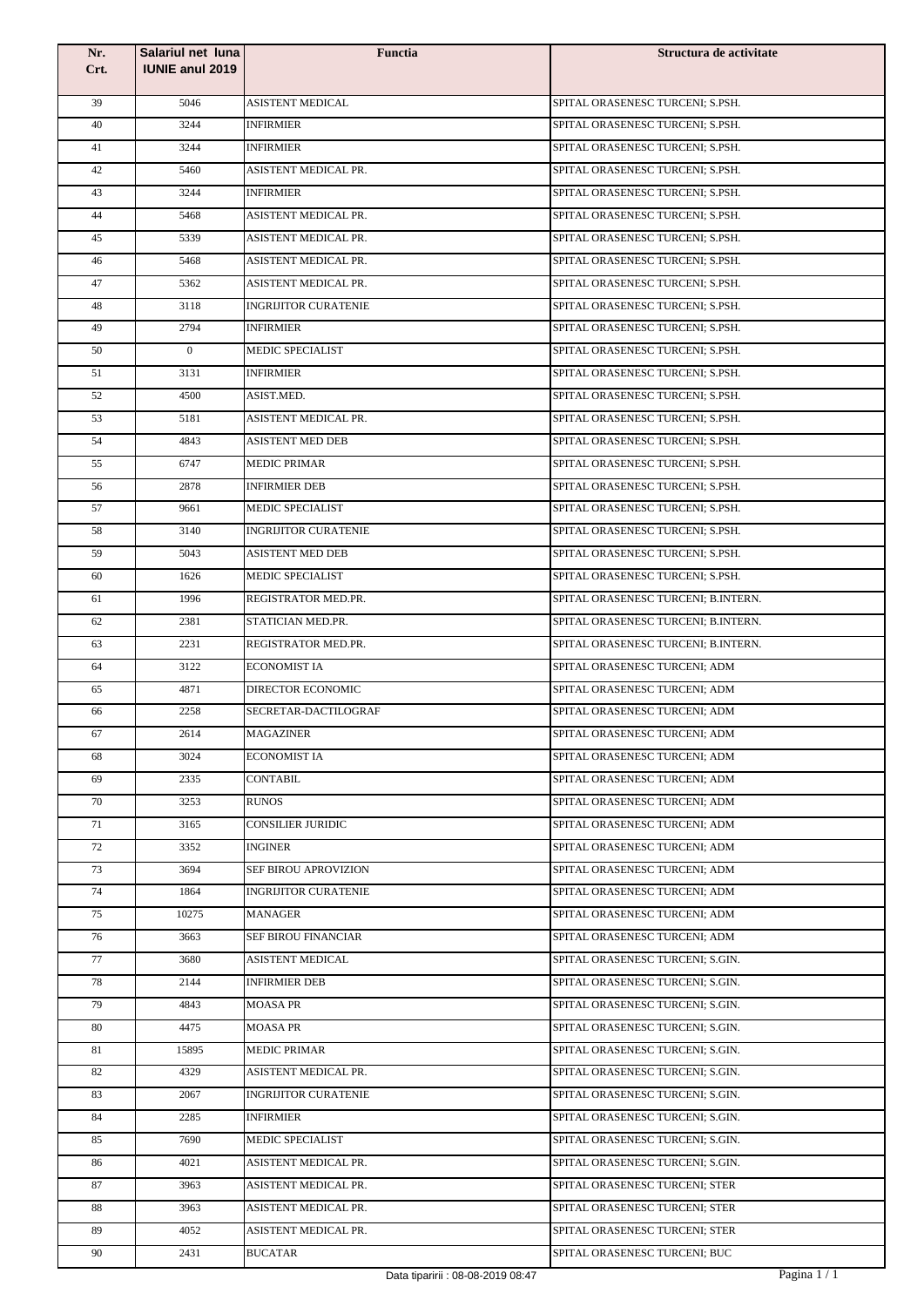| Nr.<br>Crt. | Salariul net luna<br><b>IUNIE anul 2019</b> | <b>Functia</b>              | Structura de activitate           |
|-------------|---------------------------------------------|-----------------------------|-----------------------------------|
|             |                                             |                             |                                   |
| 91          | 2504                                        | <b>BUCATAR</b>              | SPITAL ORASENESC TURCENI; BUC     |
| 92          | 3098                                        | <b>BUCATAR</b>              | SPITAL ORASENESC TURCENI: BUC     |
| 93          | 2771                                        | <b>BUCATAR</b>              | SPITAL ORASENESC TURCENI; BUC     |
| 94          | 2066                                        | <b>BUCATAR</b>              | SPITAL ORASENESC TURCENI; BUC     |
| 95          | 2066                                        | <b>BUCATAR</b>              | SPITAL ORASENESC TURCENI; BUC     |
| 96          | 4238                                        | ASISTENT MEDICAL PR.        | SPITAL ORASENESC TURCENI; S.PED.  |
| 97          | 2586                                        | <b>INFIRMIER</b>            | SPITAL ORASENESC TURCENI; S.PED.  |
| 98          | 3867                                        | ASISTENT MEDICAL PR.        | SPITAL ORASENESC TURCENI; S.PED.  |
| 99          | 10647                                       | <b>MEDIC SPECIALIST</b>     | SPITAL ORASENESC TURCENI; S.PED.  |
| 100         | 2140                                        | <b>INGRIJITOR CURATENIE</b> | SPITAL ORASENESC TURCENI; S.PED.  |
| 101         | 4509                                        | ASISTENT MEDICAL PR.        | SPITAL ORASENESC TURCENI; S.PED.  |
| 102         | 4244                                        | ASISTENT MEDICAL PR.        | SPITAL ORASENESC TURCENI: S.PED.  |
| 103         | 3867                                        | ASISTENT MEDICAL PR.        | SPITAL ORASENESC TURCENI; S.PED.  |
| 104         | 1981                                        | <b>INFIRMIER DEB</b>        | SPITAL ORASENESC TURCENI; S.PED.  |
| 105         | 152                                         | <b>INGRIJITOR CURATENIE</b> | SPITAL ORASENESC TURCENI; S.PED.  |
| 106         | 3104                                        | ASIST.MED.                  | SPITAL ORASENESC TURCENI; S.PED.  |
| 107         | 1996                                        | <b>INFIRMIER</b>            | SPITAL ORASENESC TURCENI: S.PED.  |
| 108         | 2476                                        | <b>CHIMIST</b>              | SPITAL ORASENESC TURCENI; LAB     |
| 109         | 3325                                        | ASISTENT MEDICAL PR.        | SPITAL ORASENESC TURCENI; LAB     |
| 110         | 2863                                        | <b>BIOLOG PRINCIPAL</b>     | SPITAL ORASENESC TURCENI; LAB     |
| 111         | 8343                                        | MEDIC SPECIALIST LAB        | SPITAL ORASENESC TURCENI; LAB     |
| 112         | 7992                                        | MEDIC SPECIALIST LAB        | SPITAL ORASENESC TURCENI; LAB     |
| 113         | 5641                                        | ASISTENT MEDICAL PR.        | SPITAL ORASENESC TURCENI; ATI     |
| 114         | 3560                                        | <b>INFIRMIER</b>            | SPITAL ORASENESC TURCENI; ATI     |
| 115         | 3451                                        | <b>INFIRMIER</b>            | SPITAL ORASENESC TURCENI; ATI     |
| 116         | 5746                                        | ASISTENT MEDICAL PR.        | SPITAL ORASENESC TURCENI; ATI     |
| 117         | 16000                                       | <b>MEDIC REZIDENT</b>       | SPITAL ORASENESC TURCENI; ATI     |
| 118         | 15321                                       | <b>MEDIC SPECIALIST</b>     | SPITAL ORASENESC TURCENI; ATI     |
| 119         | 4394                                        | ASIST.MED.                  | SPITAL ORASENESC TURCENI; ATI     |
| 120         | 2358                                        | KINETOTERAPEUT DEBUTANT     | SPITAL ORASENESC TURCENI; ATI     |
| 121         | 4330                                        | ASISTENT MEDICAL PR.        | SPITAL ORASENESC TURCENI; NEO     |
| 122         | 4083                                        | <b>ASISTENT MEDICAL</b>     | SPITAL ORASENESC TURCENI; NEO     |
| 123         | 9906                                        | <b>MEDIC SPECIALIST</b>     | SPITAL ORASENESC TURCENI; NEO     |
| 124         | 4390                                        | <b>ASIST.MED.PR</b>         | SPITAL ORASENESC TURCENI; NEO     |
| 125         | 4472                                        | ASISTENT MEDICAL PR.        | SPITAL ORASENESC TURCENI; C.EPID. |
| 126         | 13280                                       | <b>MEDIC PRIMAR</b>         | SPITAL ORASENESC TURCENI; C.EPID. |
| 127         | 5622                                        | ASISTENT MEDICAL PR.        | SPITAL ORASENESC TURCENI; S.URG.  |
| 128         | 5908                                        | ASISTENT MEDICAL PR.        | SPITAL ORASENESC TURCENI; S.URG.  |
| 129         | 5968                                        | ASISTENT MEDICAL PR.        | SPITAL ORASENESC TURCENI; S.URG.  |
| 130         | 2873                                        | <b>INFIRMIER</b>            | SPITAL ORASENESC TURCENI; S.URG.  |
| 131         | 5629                                        | ASIST.MED.PR.               | SPITAL ORASENESC TURCENI; S.URG.  |
| 132         | 2179                                        | <b>INFIRMIER DEB</b>        | SPITAL ORASENESC TURCENI; S.URG.  |
| 133         | 5727                                        | ASISTENT MEDICAL PR.        | SPITAL ORASENESC TURCENI; S.URG.  |
| 134         | 10181                                       | MEDIC SPECIALIST            | SPITAL ORASENESC TURCENI; S.URG.  |
| 135         | 5336                                        | ASIST.MED.PR                | SPITAL ORASENESC TURCENI; S.URG.  |
| 136         | 5360                                        | ASIST.MED.                  | SPITAL ORASENESC TURCENI; S.URG.  |
| 137         | 5581                                        | ASIST.MED.                  | SPITAL ORASENESC TURCENI; S.URG.  |
| 138         | 3915                                        | ASISTENT MEDICAL PR.        | SPITAL ORASENESC TURCENI; RAD     |
| 139         | 3947                                        | ASISTENT MEDICAL PR.        | SPITAL ORASENESC TURCENI; RAD     |
| 140         | 8600                                        | <b>MEDIC SPECIALIST</b>     | SPITAL ORASENESC TURCENI; RAD     |
| 141         | 3821                                        | ASISTENT MEDICAL PR.        | SPITAL ORASENESC TURCENI; RAD     |
| 142         | 7848                                        | <b>MEDIC SPECIALIST</b>     | SPITAL ORASENESC TURCENI; RAD     |